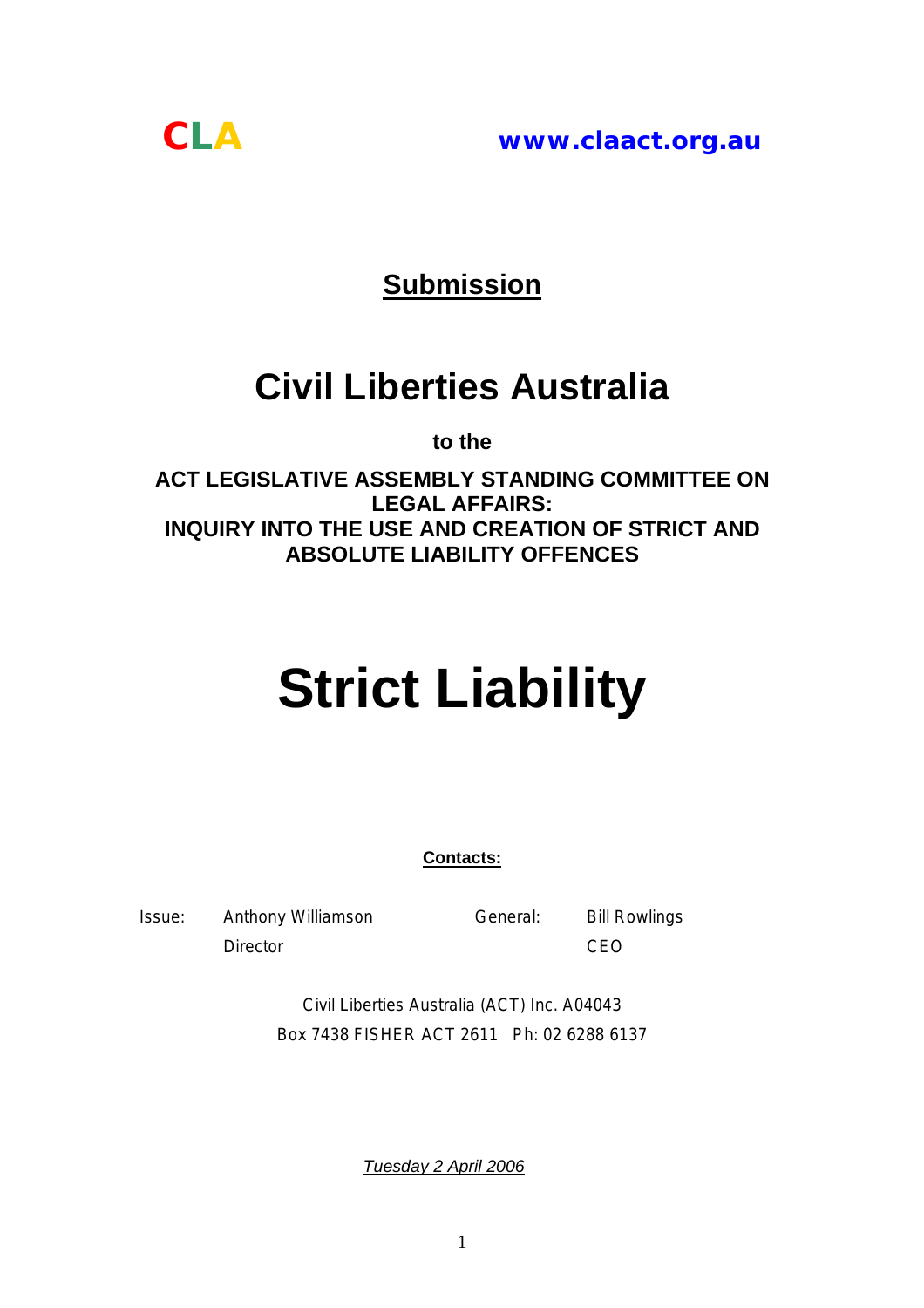#### **Submission by Civil Liberties Australia (ACT ) Inc. A04043, hereafter 'CLA'**

#### **Introduction**

- 1. CLA would like to thank the Standing Legal Affairs Committee (SLAC) of the ACT Legislative Assembly for the opportunity to make a submission on issues surrounding the creation of strict and absolute liability offences in the ACT.
- 2. CLA believes that issues surrounding strict and absolute liability offences are fundamentally important in creating and enforcing just and fair laws. Poorlyconstructed laws invoking strict and absolute liability have the potential to expose people accused of crimes to unwarranted convictions and sentences, and may give rise to unscrupulous abuses of the law by government departments and law enforcement agencies.

#### **The legal background**

- 3. There is a popular misconception that the criminal law, at its simplest, determines whether an accused person committed certain prohibited conduct and, if he/she did so, to pass sentence for that conduct. Such a conception is fundamentally wrong. The criminal law is only partially concerned with the conduct of the accused. It is equally, if not more so, concerned with the decisions or choices of accused persons to engage in that conduct. As such, the state of mind of an accused person is pivotal in determining whether they have committed an offence. The law is judging the accused person's mental culpability as much as it is judging their actions or conduct.
- 4. This is not a novel concept, but rather it is the cornerstone of legal systems in countries that follow the British common law tradition. For centuries judges have been relying on the Latin maxim *actues non facit nisi mens sit rea* – a person may not be guilty unless the mind be guilty. For this reason, as a general principle, most offences have two core elements which the prosecution must satisfy:

(a) *actus rea –* that the accused engaged in certain conduct; and b) that the accused possessed some degree of mental culpability with respect to that conduct, such as intent, recklessness or negligence.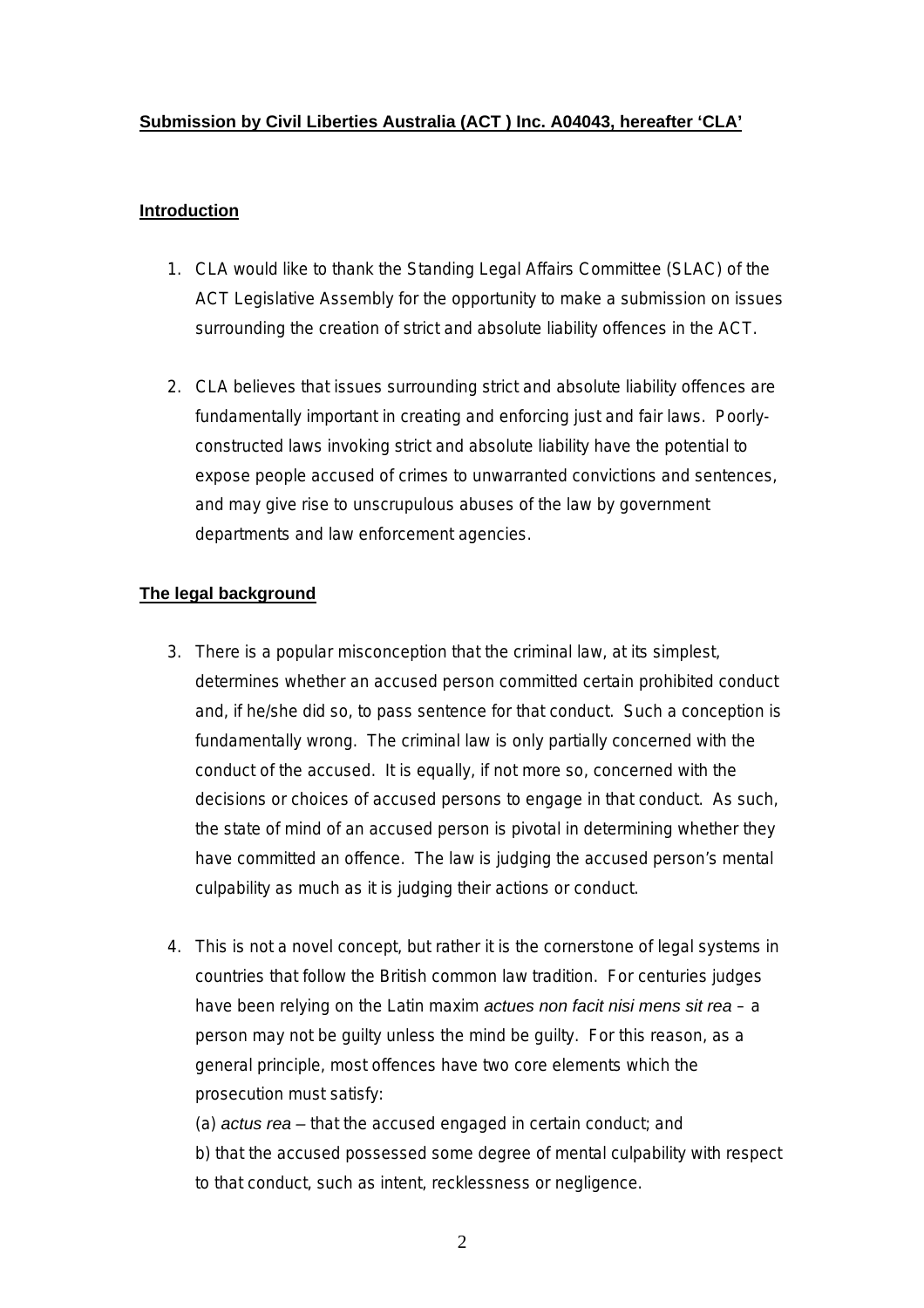5. These principles are now encapsulated in section 11 of the *Criminal Code Act 2002* (ACT) which provides that:

An offence consists of physical elements and fault elements

Section 17 of the Act then provides that:

A fault element for a particular physical element may be intention, knowledge, recklessness or negligence

Section 22 of the Act then goes on to provide that:

- (1) If the law creating an offence does not provide a fault element for a physical element that consists only of conduct, intention is the fault element for the physical element.
- (2) If the law creating an offence does not provide a fault element for a physical element that consists of a circumstance or a result, recklessness is the fault element for the physical element.
- 6. In light of these provisions the SLAC rightly concluded, in CLA's view, that the operation of criminal law principles in the code reflect "the fundamental principal that a person is not to be found guilty of a criminal offence unless they are proved to have intended to commit the acts that constitute the physical elements of the offence."[1](#page-2-0)

#### **Philosophical reasons for requiring proof of mental culpability**

- 7. The justifications for requiring the proof of a *mens rea* or *fault element* are well established within legal and moral philosophy. As Blackstone noted more than 200 years ago: "…to constitute a crime against human law, there must first be a vicious will, and secondly, an unlawful act consequent upon such vicious will."<sup>[2](#page-2-1)</sup>
- 8. Andrew Ashworth propounds that:

 $\overline{a}$ 

If a person is to be censured publicly by being labelled a criminal and made liable to a sentence, then the court should be satisfied not merely that that person caused the consequence but also that he or she did so culpably. **Anyone can cause injury, death or damage by misfortune or coincidence, but that should not be enough for** 

<span id="page-2-0"></span><sup>1</sup> ACT Legislative Assembly Standing Legal Affairs Committee, *Scrutiny of Bills Report No. 2, 14 February 2005*, p 5.<br><sup>2</sup> ACT Legislative Assembly Standing Legal Affairs Committee, *Scrutiny of Bills Report No. 38, 14* 

<span id="page-2-1"></span>*October 2003,* p 10.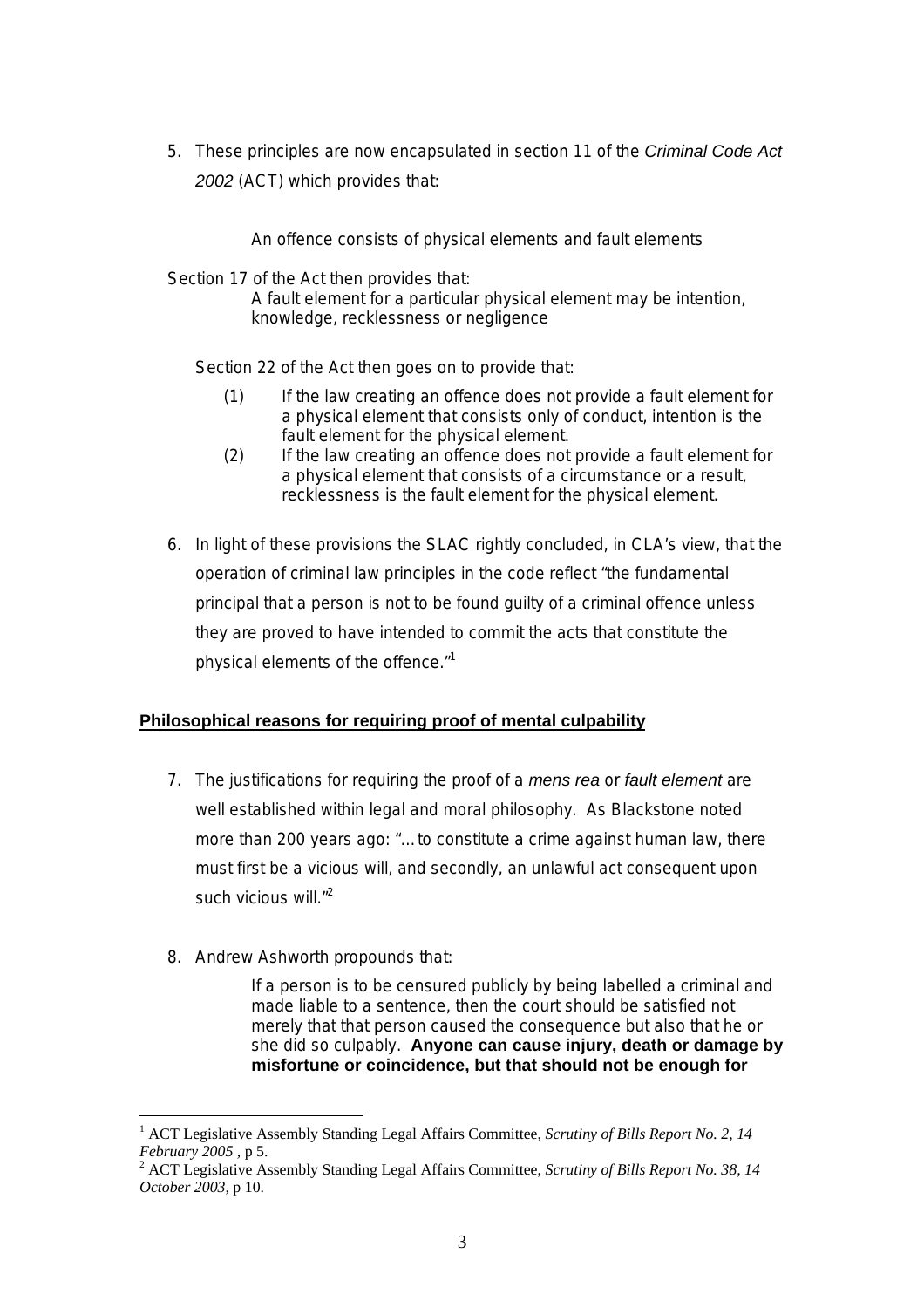**criminal liability, however great the harm**… a principal distinction of criminal liability is the requirement that the harm be caused culpably. $3$ 

- 9. He then goes on to note that the moral significance of the above proposition was well captured in the dictum of Oliver Wendell Holmes that even a dog distinguishes between being kicked and being stumbled over.<sup>[4](#page-3-1)</sup>
- 10. A similar view was taken by Chief Justice Lamer in *R v Wholesale Travel Group Inc.,* [1991] 3 S.C.R. 154 when he said that

…whenever the state resorts to the restriction of liberty, such as imprisonment, to assist in the enforcement of the law, or even a provincial regulatory offence, there is, a principle of fundamental justice, a minimum mental state which is an essential element of the offence… it is a fundamental principal of justice that the penalty imposed on the accused and the stigma which attaches to that penalty and/or the conviction itself, necessitate a level of fault which reflects the particular nature of the crime.

11. Simply put, the effect of convicting someone of a strict liability offence is that a person may be convicted on the basis of their actions alone. As such, people will be – and have been in the past – convicted of strict and absolute liability offences where they have acted in a certain way, even though they did not intend or could not foresee that they would engage in the conduct or that the result would eventuate.

Even more unsettling is the fact that, in the case of absolute liability offences, it is possible for a person to be convicted for acting or engaging in conduct where any other reasonable person in society may likely have acted in a similar fashion in the circumstances. In such a case, an accused person would be prevented from adducing evidence to show that their actions were entirely reasonable in the circumstances.<sup>[5](#page-3-2)</sup>

It is our position that such possible outcomes are highly undesirable and offend common sense. They would be draconian in nature and have the potential to cause great injustice and undue hardship on accused people.

<span id="page-3-0"></span><sup>3</sup> Andrew Ashworth, "Is the Criminal Law a Lost Cause?", *Law Quarterly Review*, 2000 (116), 225- 256, 240-241.<br><sup>4</sup> *Ibid*, p 241.

<span id="page-3-1"></span>

<span id="page-3-2"></span><sup>&</sup>lt;sup>5</sup> The defence of mistake of fact is not open to people charged under absolute liability offences: see section 24(2)(b) *Criminal Code Act 2002* (ACT)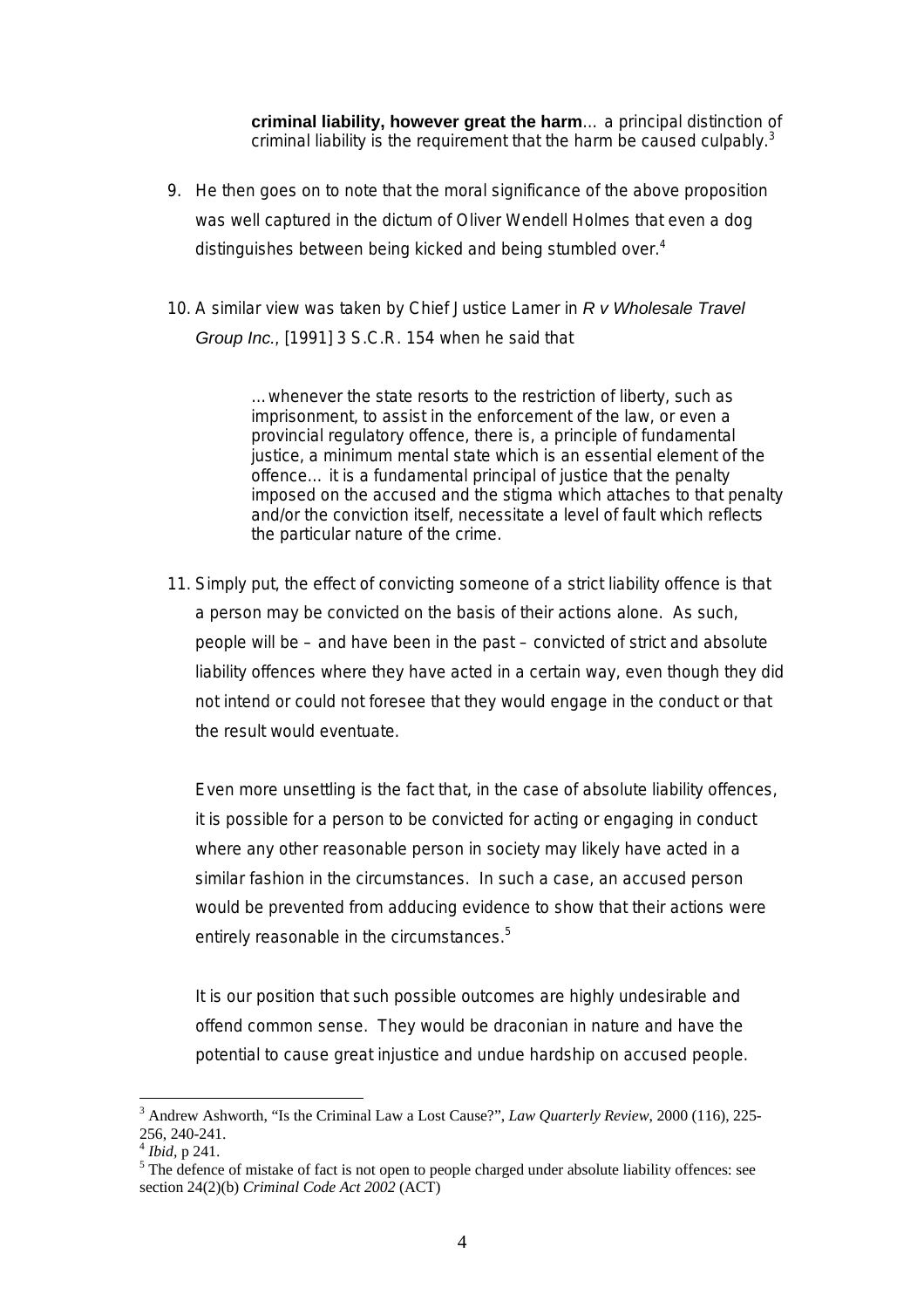To repeat the above comment "anyone can cause injury, death or damage by misfortune or coincidence, but that should not be enough for criminal liability, however great the harm."[6](#page-4-0)

### **12. CASE STUDY**

13. In the case of *He Kaw Teh v The Queen* (1985) 157 CLR 523, the accused was convicted of two offences under section 233B(1)(b) and (c) of the *Customs Act 1901* (Cth) of possessing and importing of 2.78kg heroin. At trial the court found that offences under these provisions were strict liability offences. The defendant maintained that he was unaware that he had the heroin in his possession (i.e. it was 'planted') and hence he should not be liable. He was convicted and sentenced to life imprisonment.

14. The High Court held on appeal that it would be unjust for offences under section 233B of the *Customs Act* to continue to be analysed as strict liability offences, as they had been up until that point. In reaching this position Gibbs CJ observed that

it is unlikely that the Parliament intended the consequences of committing an offence so serious should be visited on a person who had no intention to do anything wrong and no knowledge that he or she was doing so.<sup>7</sup>

15. As the Parliament had not explicitly designated whether or not the offences contained in section 233B of the *Customs Act* were 'normal' or strict liability offences, the Court found that it would be unjust for the Court to hold section 233B as a strict liability offence. Accordingly, it affirmed the appeal and sent the case back to the trial court, directing that a full 'mens rea' in the conventional sense.<sup>[8](#page-4-2)</sup>

<span id="page-4-0"></span><sup>6</sup> Andrew Ashworth, "Is the Criminal Law a Lost Cause?", *Law Quarterly Review*, 2000 (116), 225- 256, 240-241. 7 *He Kaw Teh v The Queen* (1985) 157 CLR 523 at 529-30 per Gibbs CJ. 8

<span id="page-4-1"></span>

<span id="page-4-2"></span> $8$  Note that this case was decided before the codification of Commonwealth criminal law through the *Criminal Code Act 1995* (Cth). Subsequent to that Act an offence is presumed not to be a strict liability offence unless it is expressly stated: see *Criminal Code Act 1995* (Cth) schedule 1, s 5.1 and 5.6.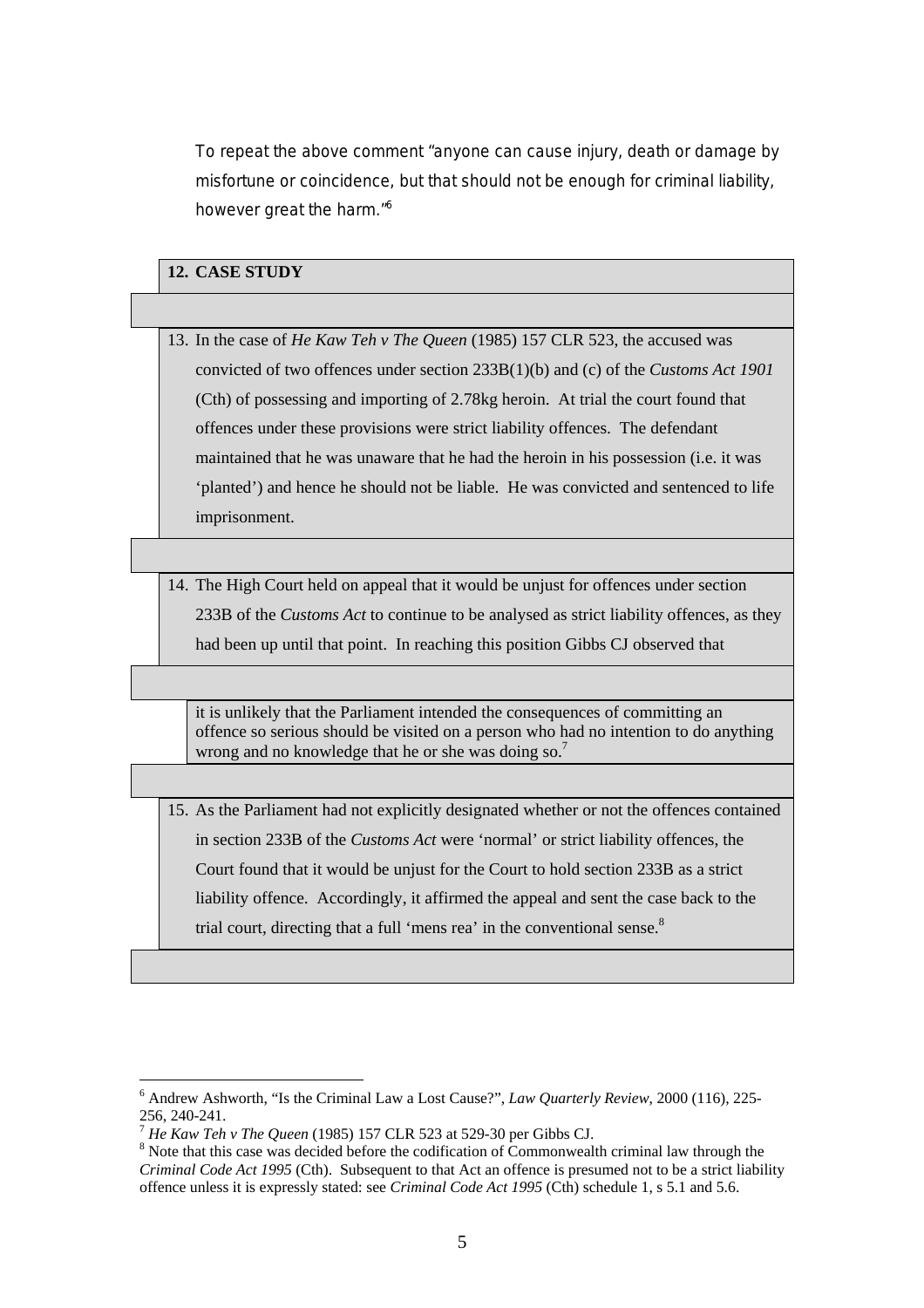#### **Recent Territory law with respect to strict and absolute liability offences**

16. The SLAC recommended in 2003 that

"in relation to a proposed statutory offence of strict or absolute liability, the Explanatory Statement should offer a justification of the reasons for the amelioration of the principal that an accused must be shown to have committed the physical elements of the offence with a guilty mind, and indicate why an alternative was not adopted."<sup>[9](#page-5-0)</sup>

- 17. Unfortunately recent Bills have failed to comply with the recommendations of the Committee. For example, in 2005 the *Criminal Code Harmonisation Bill 2005* (ACT) was introduced. It provided for more than 50 strict or absolute liability offences. The explanatory memorandum accompanying the Bill stated that the Bill "does not propose to create any new strict liability offences, only to state strict liability where a number of factors, including the nature of the offence, the language employed and the level of penalty infers a legislative intent for strict liability."<sup>10</sup>
- 18. However, it is quiet misleading to say all these offences were strict or absolute liability offences before the move towards codification of the Territory's laws. The question of whether an offence was a strict or absolute liability offence was determined by the courts applying criterion set out in the High Court case of *He Kaw Teh v The Queen* (1985) 157 CLR 523.

As such, it would have been more accurate to say that the Bill created strict and absolute liability offences where the drafters of the Bill (and subsequently the Assembly) have speculated that the equivalent of these offences existing before codification of the Territory's laws may have been found by a court to be strict or absolute liability offences. It is probable that, although some of the offences contained in the Bill might have been found to be strict or absolute liability offences prior to codification, others probably wouldn't, and hence can be considered new strict liability offences.

<span id="page-5-0"></span><sup>9</sup> ACT Legislative Assembly Standing Legal Affairs Committee, *Scrutiny of Bills Report No. 38, October 2003,* p 16.<br><sup>10</sup> Explanatory Memorandum, *Criminal Code Harmonisation Bill 2005* (ACT), p 4.

<span id="page-5-1"></span>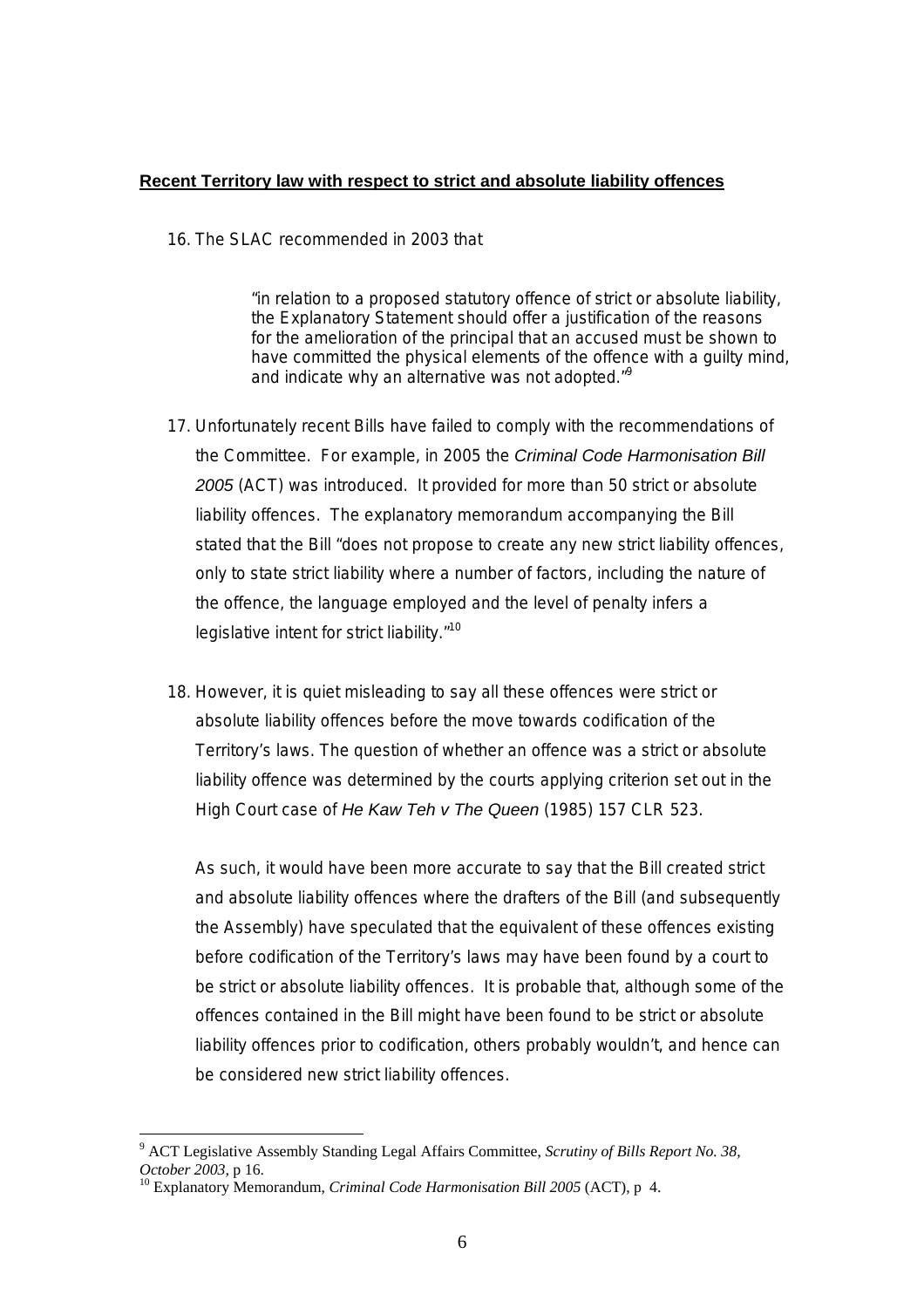- 19. The explanatory memorandum for the Bill creating these offences did not elaborate as to why it was necessary that these offences did not require the establishment by the prosecution of a guilty mind, nor did the explanatory memorandum canvas alternatives for these offences which would not have involved the imposition of strict or absolute liability. Cleary this was not in keeping with the 2003 recommendations of the SLAC.
- 20. Notwithstanding the findings and recommendations of the SLAC that the creation and imposition of strict and absolute liability offences should be an exception rather than the rule, there nonetheless appears to be a disturbing amount of strict and absolute liability offences enacted in the ACT. Sampling of legislation passed by the ACT Legislative Assembly suggests that between 8 and 30 strict liability offences are enacted during a sitting week.<sup>11</sup> It is noteworthy to reflect on questions placed on the Assembly notice paper on 25 August 2005 that sought to ascertain how many strict and absolute liability offences had been enacted in recent years, and how many were proposed to be enacted under Bills before the Assembly.<sup>12</sup> In response the Attorney General argued that, *inter alia*, that it would be a significant task for his department to collate information, and for that and other reasons, declined to provide an answer.<sup>13</sup> The fact that it would be a 'significant task' for the Attorney-General's Department to collate information on the creation of strict and absolute liability offences is instructive of just how many have been and continue to be enacted.
- 21. It is abundantly clear that the reality is that strict and absolute offences are not exceptional but are becoming increasingly more common.

**RECOMMENDATION 1: CLA supports the recommendation of the SLAC contained in** *Scrutiny of Bills Report No. 38* **that all explanatory memorandums of all Bills containing strict and absolute liability offences contain a justification for the dispensation of a fault element and explain why an alternative way of drafting the offence was not adopted.** 

<span id="page-6-0"></span> $11$  This figure is gained from a cursory examination of the Bills passed in late 2005/early 2006. It is not statistically based.<br><sup>12</sup> ACT Legislative Assembly Hansard, 22 September 2005, page 3693.<br><sup>13</sup> The Chief Minister also argued there was other factors entitling him not to answer the questions,

<span id="page-6-1"></span>

<span id="page-6-2"></span>including his view that any answers may be misleading. (see: ACT Legislative Assembly Hansard, 22 September 2005, page 3694.)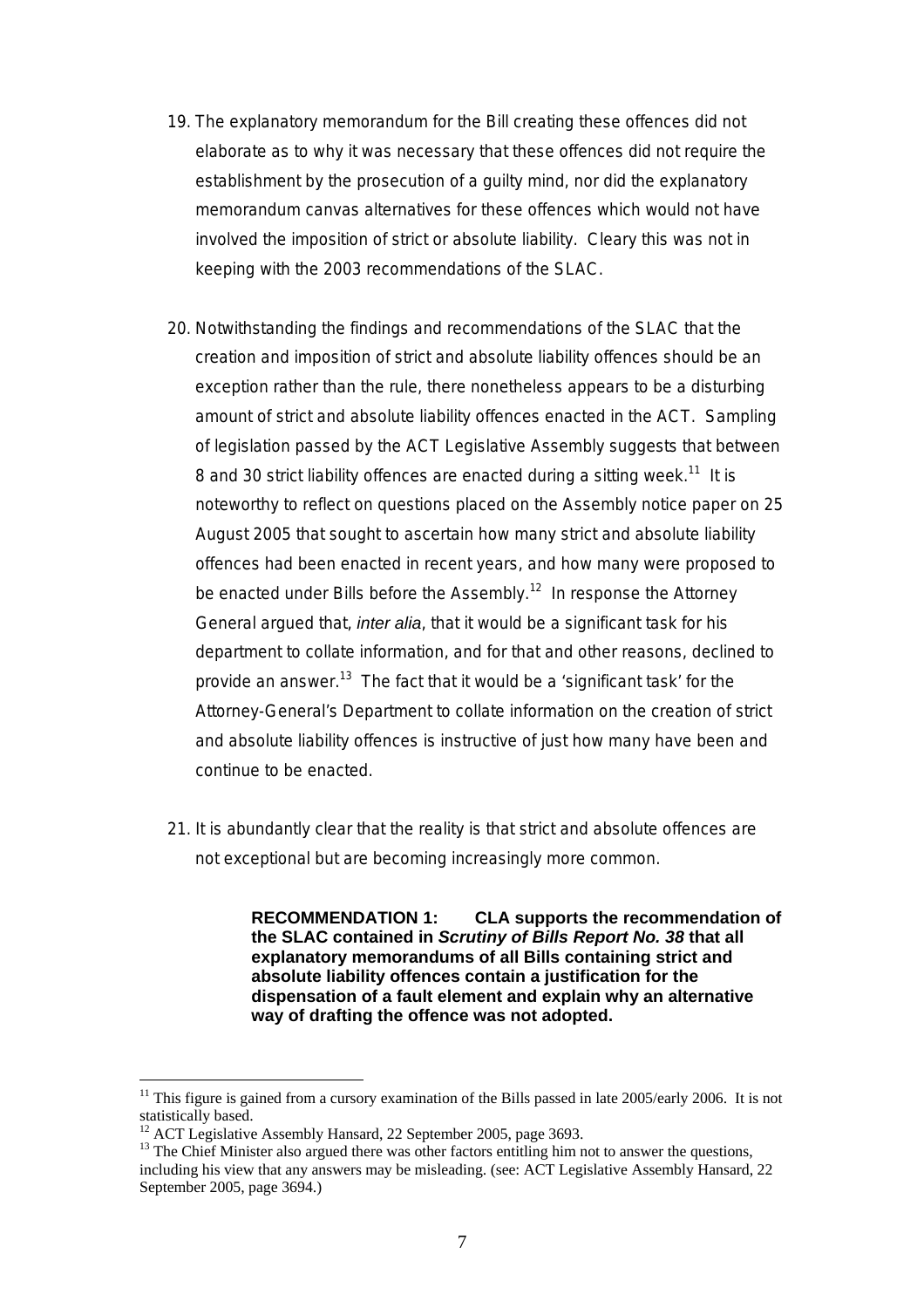**RECOMMENDATION 2: That the ACT Legislative Assembly take note of the common enactment of strict and absolute liability offences and undertake not to enact strict or absolute liability offences unless there is a pressing and compelling need for them.** 

**RECOMMENDATION 3: CLA urges the government to reconsider the imposition of strict and absolute liability in the offences created under the** *Criminal Code Harmonisation Bill 2005* **(ACT) and. In keeping with the recommendation of the SLAC, CLA urges the government to provide an explanation as to why each of the offences created is a strict or absolute liability offence, and why the offences created could not have been drafted without imposing strict or absolute liability.**

#### **The attitude of government departments re strict and absolute liability offences**

#### **Working definitions**

 $\overline{a}$ 

- 22. Before commenting on CLA's view with respect to the attitude of some government departments towards the creation of strict and absolute liability offences, CLA thinks it is important to clarify its understanding of what is and what is not a criminal offence to avoid any confusion.
- 23. It is common amongst some government departments to draw a distinction between criminal offences, and 'civil' or 'regulatory' offences<sup>14</sup>. The distinction is undoubtedly often used to make it seem more acceptable to depart from the general principles of criminal law. CLA believes that such distinctions are misleading and unhelpful.
- 24. CLA adopts the view that any legal proceeding which can be characterised by the State bringing an action against the accused with a view to securing the imposition of some form of punishment should be characterised as a criminal proceeding. This is distinct from other types of legal proceedings where the State is not always a party, and the outcome sought is either restorative damages or some form of interlocutory measure.

A legislative provision should be characterised by reference to the effects that may be visited upon the accused. That is not to say that it is inappropriate for

<span id="page-7-0"></span> $14$  See for example the distinction alluded to by the Scrutiny of Bills Committee in ACT Legislative Assembly Standing Legal Affairs Committee, *Scrutiny of Bills Report No. 2, 14 February 2005 ,* p 9.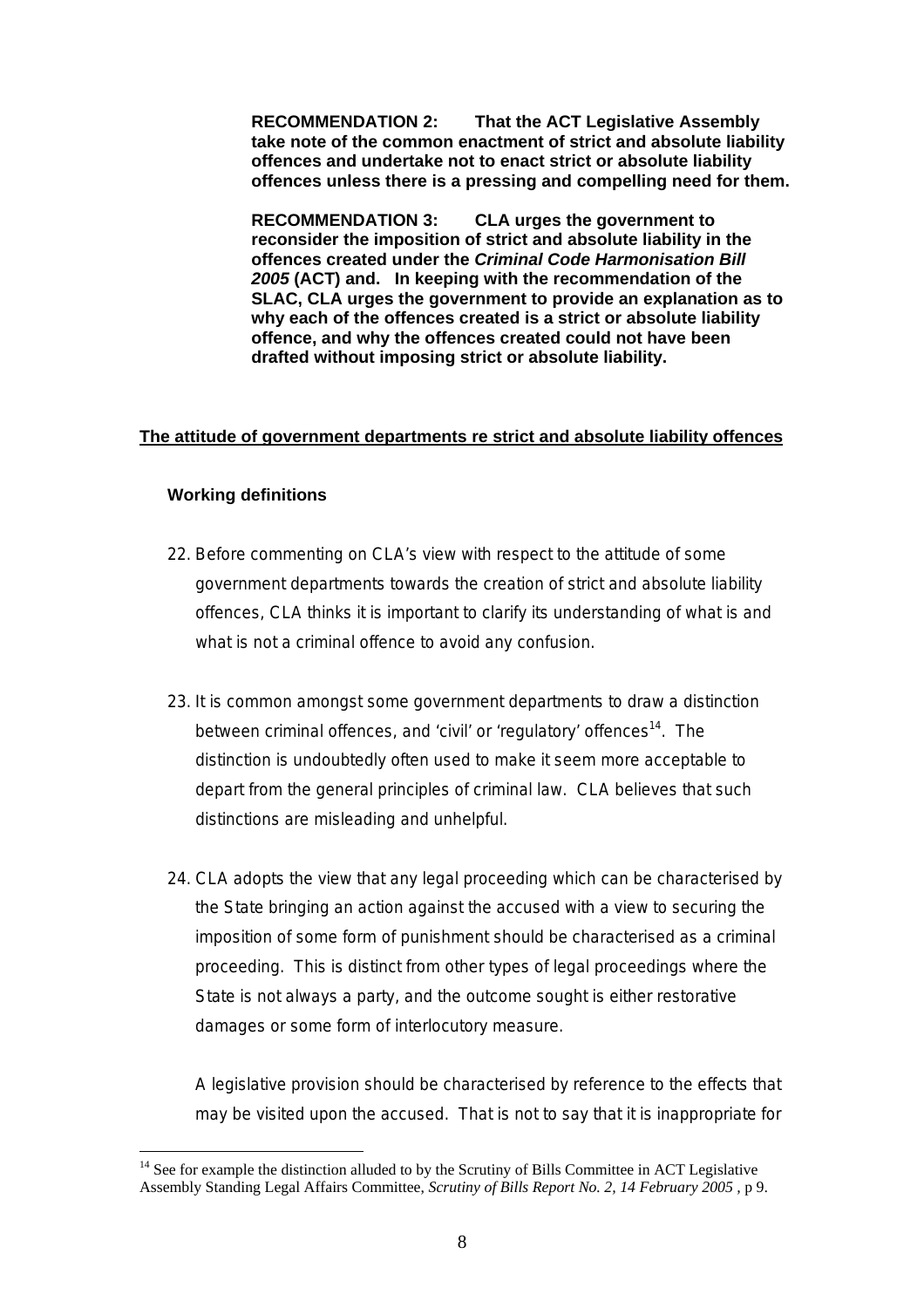an offence to be created on the basis of regulatory considerations – such offences may be entirely reasonable. But if such offences nonetheless involve some form of punishment or coercive mechanism of the State being visited upon the accused, it is would be wrong and misleading to suggest that the offence is somehow not criminal but regulatory or civil in nature.

25. CLA's approach to the characterisation of offences is in keeping with that of the European Court of Human Rights. In dealing with the question of whether proceedings before it should be labelled as 'criminal' rather than 'civil' it enquires into whether the proceedings are brought by a public authority and, *inter alia*, whether there are severe or punitive consequences.<sup>15</sup> As a result the court has declared offences that were labelled as 'civil' offences under the domestic law of European countries to be 'criminal' offences for the purposes of the European Convention.<sup>16</sup> This has been so even where the penalty was only a fine.<sup>17</sup>

> **RECOMMENDATION 4: That neither the ACT Government nor Legislative Assembly draw a distinction between 'regulatory' or 'civil' offences and 'criminal' offences in discussing or characterising offences** which involve some form of punishment or coercive mechanism of the State.

#### **Attitudes of Government departments and agencies**

26. CLA holds serious concerns about the attitude of some government departments towards the creation and use of strict and absolute liability offences. CLA believes that some government departments and agencies advocate the creation of such offences deliberately to alleviate the extent of their burden of proof (through the DPP) before securing a conviction. The attitude arises from departments experiencing what they believe are adverse outcomes experienced in trying to prosecute certain offences. Often they have failed to discharge their burden in court, and, as a result, have appropriately 'lost' the matter. Instead of re-evaluating their approach to prosecuting the matter, and collecting better evidence in future matters, they

<span id="page-8-0"></span><sup>&</sup>lt;sup>15</sup> See Benham v United Kingdom (1996) 22 E.H.R.R. 293.

<span id="page-8-2"></span><span id="page-8-1"></span>

<sup>15</sup> See *Benham v United Kingdom* (1996) 22 E.H.R.R. 293. 16 *Ibid.* <sup>17</sup> *Schmautzer v Austria* (1996) 21 E.H.R.R. 511; *Garyfallou A.E.B.E. v Greece* (1999) 28 E.H.R.R 344.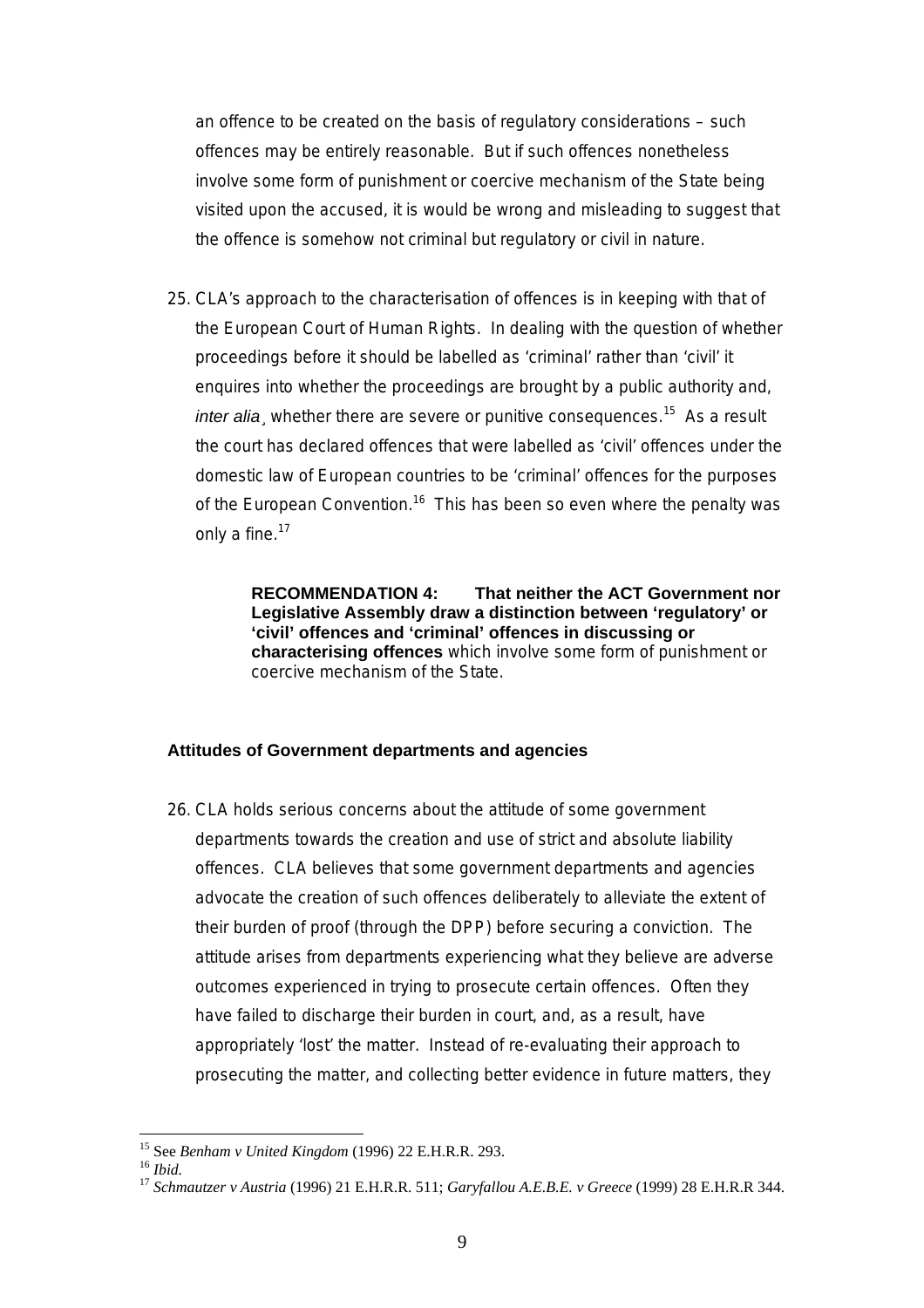simply endeavour to have the law changed to better suit them in future proceedings.

27. In CLA's view such an attitude is on the surface disappointing. It is analogous to a sporting team who, having lost a match, endeavours to have the laws of the sport changed to suit them for next time instead of working (or as the analogy would hold, training harder) to win the next game.

Below the surface, such an attitude is a wholesale misuse of government power. Power should not be used to make the powerful more so; government power's proper use is to protect and safeguard the least powerful members of society.

#### **Administrative efficiency**

28. Government departments and prosecutors often argue that it is simply too difficult to prove 'fault' or a 'guilty mind', even though an accused person did in fact have such mental capability. This has previously been acknowledged by the Assembly's Standing Legal Affairs Committee when it referred to the argument put succinctly by Dickson J in *R v The Corporation of the City of Sault St. Marie* [1978] 2 S.C.R. 1299. He noted that

> …having regard to both the difficulty of proving mental culpability and the number of petty cases which daily come before the courts, proof of fault is just too great a burden in time and money to place upon the prosecution. To require proof of each individual's intent would allow almost every violator to escape.

29. This is certainly a valid consideration and needs to be afforded some weight when deciding whether an offence should involve strict or absolute liability. But it should only be one consideration amongst many.

Unfortunately some government departments think of it as the only or the determinate consideration. In CLA view this is unacceptable and the argument needs to be balanced against competing considerations. Government Departments often fail to acknowledge that a consequence of changing the law to convict people who do possess 'fault' or a 'guilty mind' is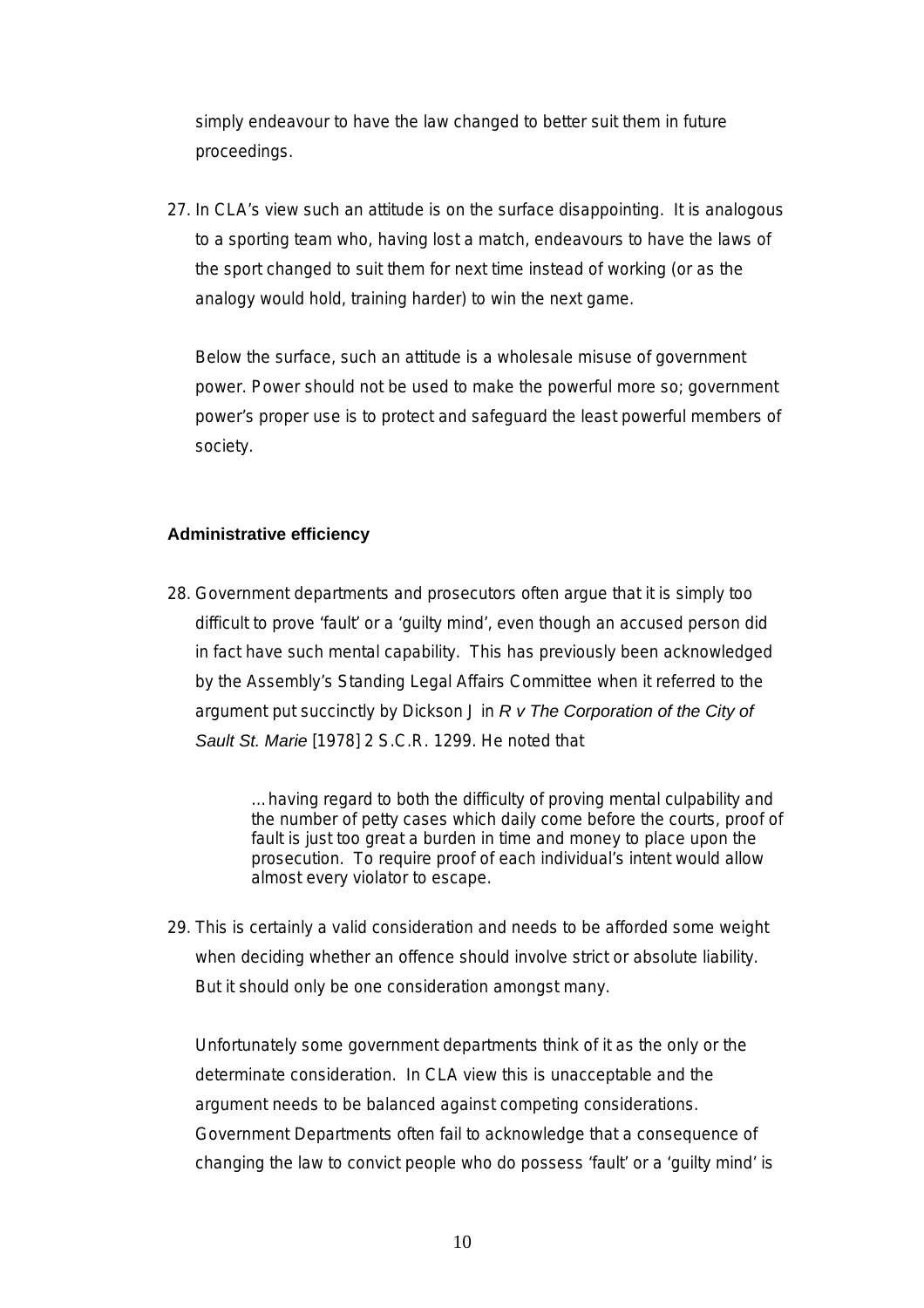that people who may have committed the physical elements of an offence as a pure accident will also be convicted and punished even though they posses no mental culpability. Simply put, they fail to acknowledge that the price to be paid for fewer 'guilty' people escaping the conviction will be an increase in the scope for 'innocent' or 'undeserving' people to be convicted and punished.

30. An example of the above problem was the attitude of Environment ACT in its efforts to have strict liability offences enacted to punish those who damage protected trees in the ACT:

#### **CASE STUDY**

In 2005 the *Tree Protection Bill 2005* (ACT) was before the ACT Legislative Assembly for debate. Environment ACT were the lead government agency with the responsibility for preparing the Bill which, amongst other things, provided the legislative framework for a regime to protect certain trees deemed to be of environmental, cultural, or social benefit to the community.

Section 15(4) of the Bill provided that:

- (a) A person commits an offence if the person does something that damages, or is likely to damage, a protected tree.
- (b) Maximum penalty: 50 penalty units.

Section 15 (6) of the Bill provided that

2) An offence against subsection (4) is a strict liability offence

Environment ACT argued it was necessary to have a strict liability offence of this nature because they would find it too hard to prove a fault element in many cases where people would damage a tree, and hence they would escape conviction.

Although this may have been true, they refused to acknowledge that – as a consequence of the way in which the offence was drafted – it would see people who damaged trees as a result of genuine accidents and mistaken actions, which is inevitable in a garden city such as Canberra, would also be exposed to liability. For example, a person reversing a car in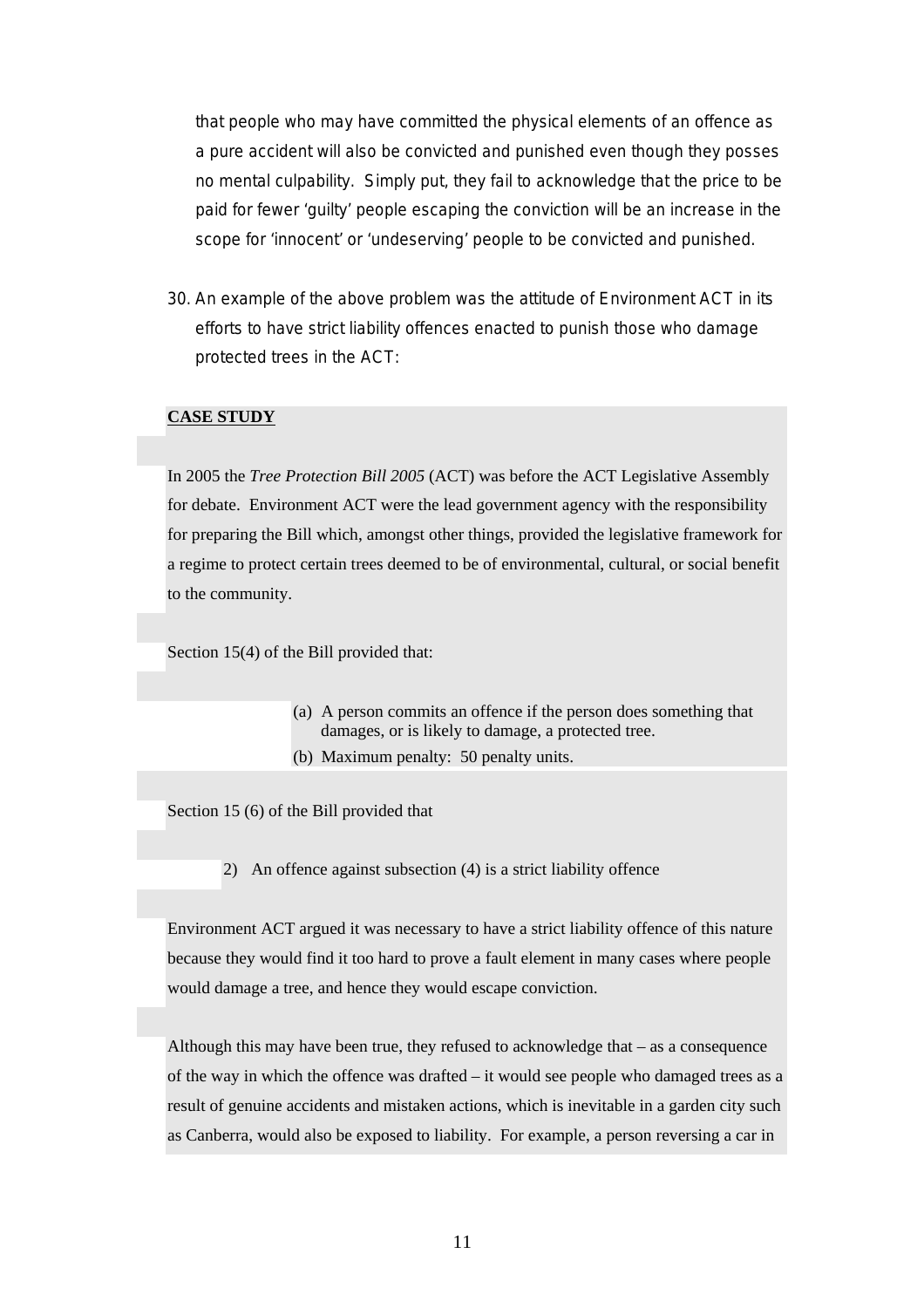a front yard might have accidentally damaged a tree, and as a result would be liable for conviction under section 15(4).

The problems with this provision were articulated by Vicki Dunne MLA when she opposed the provision during debate on the Bill, arguing:

What does that mean for Mr and Mrs Waramanga? It means that if the government charges them with an offence under this bill the burden of proof is cut dramatically. It would be lowered to such a point that they may be punished for a genuine accident. If Mr and Mrs Waramanga have a protected tree in their front yard and Mr Waramanga accidentally drives into it, he could be charged under proposed section 15 (6) of this act, even though he did not intend to damage the tree and he was not morally blameworthy.

Moreover, a person need only engage in action that is likely to damage a protected tree, so if they accidentally reversed a car in a manner likely to damage they tree, even though they did not actually cause any damage, they would still be liable.

Clearly the 'wide net' this provision cast was out of all proportion with the objectives it was intended to achieve. It was a legislative sledgehammer to crack a nut. It was a good example of a government agency advocating the use of strict liability to fix a perceived problem without giving due consideration to the implications that might arise.

It should be noted that the Minister subsequently intervened and amended the provision to reduce the harsh effects the Bill would have had. After amendments were moved by the Minister for the Environment, the strict liability of general application that was contained in section 15 (4) was removed, replaced with a strict liability offence that only applied to people involved in property development business, or business related to trees.<sup>[18](#page-11-0)</sup>

31. It is often argued in defence of provisions that have the potential to create injustice because of their scope, such as in the case study above, that the government will exercise its discretion and only lay charges when it believes it is reasonable to do so. CLA rejects this argument and notes the comments of Justice Thomas in *Re Gold Cost City Council By-Laws* {1994] 1 Qd R when he stated that:

<span id="page-11-0"></span><sup>18</sup> See: *Tree Protection Act 2005* (ACT), s16(5).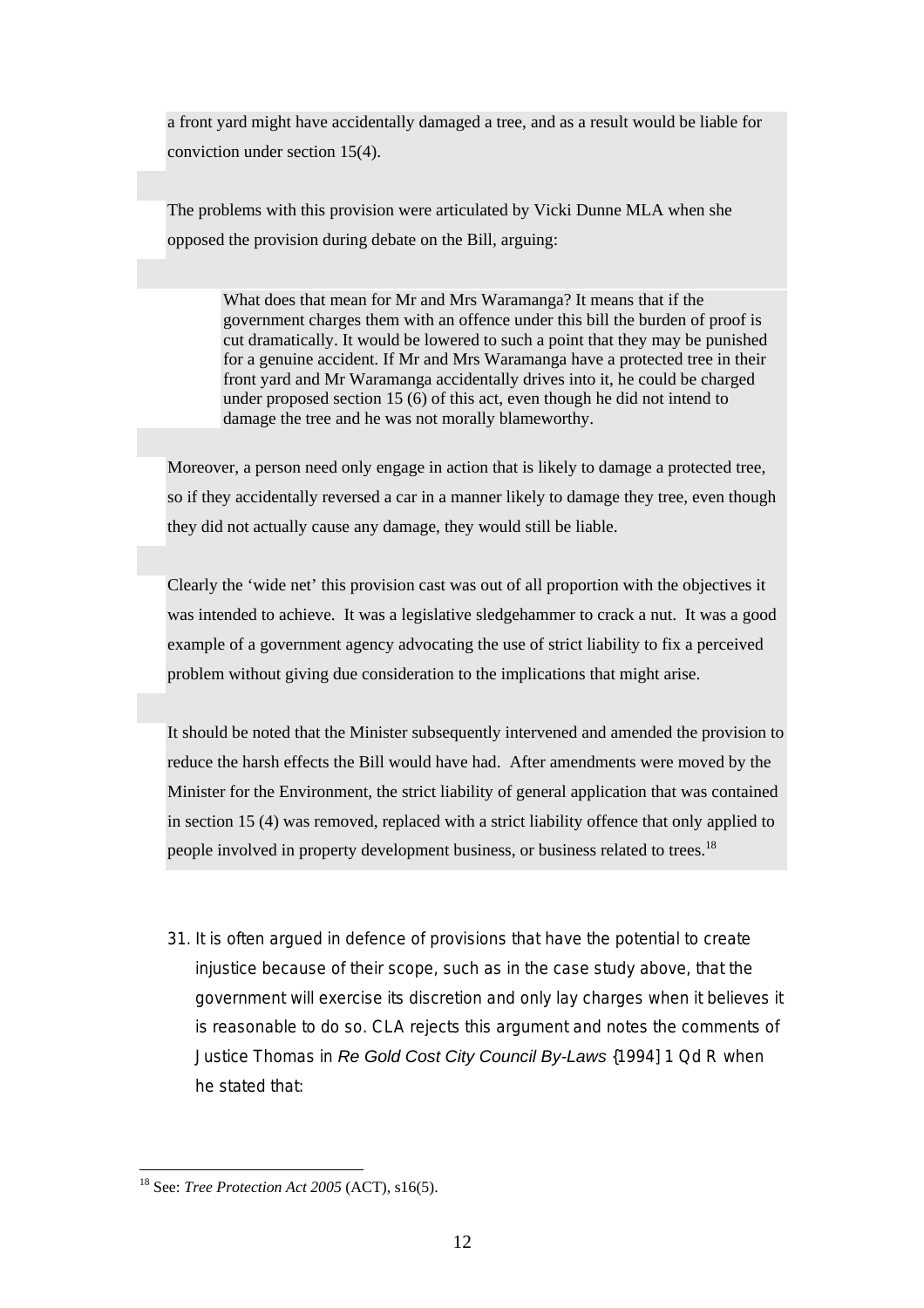I am unimpressed with governmental authorities which create unreasonably wide prohibitions and justify them with the statement 'trust us'. Wills J expressed a similar sentiment in 1904: "I dislike extremely legislation which is felt to be so unfair if universally applied that it can only be justified by saying that in particular cases it will not be enforced. I think that is as bad a ground for defending legislation as one could well have. (*Stiles v Galinski* [1904] 1 KB 615 ay 625).

32. It is true that often the legal burden is set quiet high and can be difficult and demanding for government departments to meet. But that is as it should be. Our legal system is based on the time-honoured principal that it is better to let guilty men go free if that is what it takes to protect the innocent from wrongful conviction and undeserved punishment. For this reason government departments should not seek to lower the burden to succeed in prosecutions through such devices as strict and absolute liability offences.

Although introducing more strict and absolute liability offences may result in fewer 'guilty' people escaping conviction, it will also result in more people being convicted in circumstances where it is inappropriate and unjust that they are.

**RECOMMENDATION 5: That government departments and agencies are given clear and unambiguous instructions that strict and absolute liability offences have the potential, when applied zealously, to create much injustice. As such, government departments and agencies should be instructed not view strict and absolute liability offences as a simple means to secure convictions in the furtherance of any agency or department objectives.** 

#### **Offences relating to particular trades and professions**

33. Another argument advanced in support of some strict liability offences are justified on the basis that a person who did not posses a '*mens rea'* or 'fault element' because the offence is only applicable to members of a particular profession. This argument was put in the explanatory memorandum for the *Pest Plants and Animals Bill 2005* (ACT) where the Minister for the Environment argued that certain strict liability offences are justified in the public interest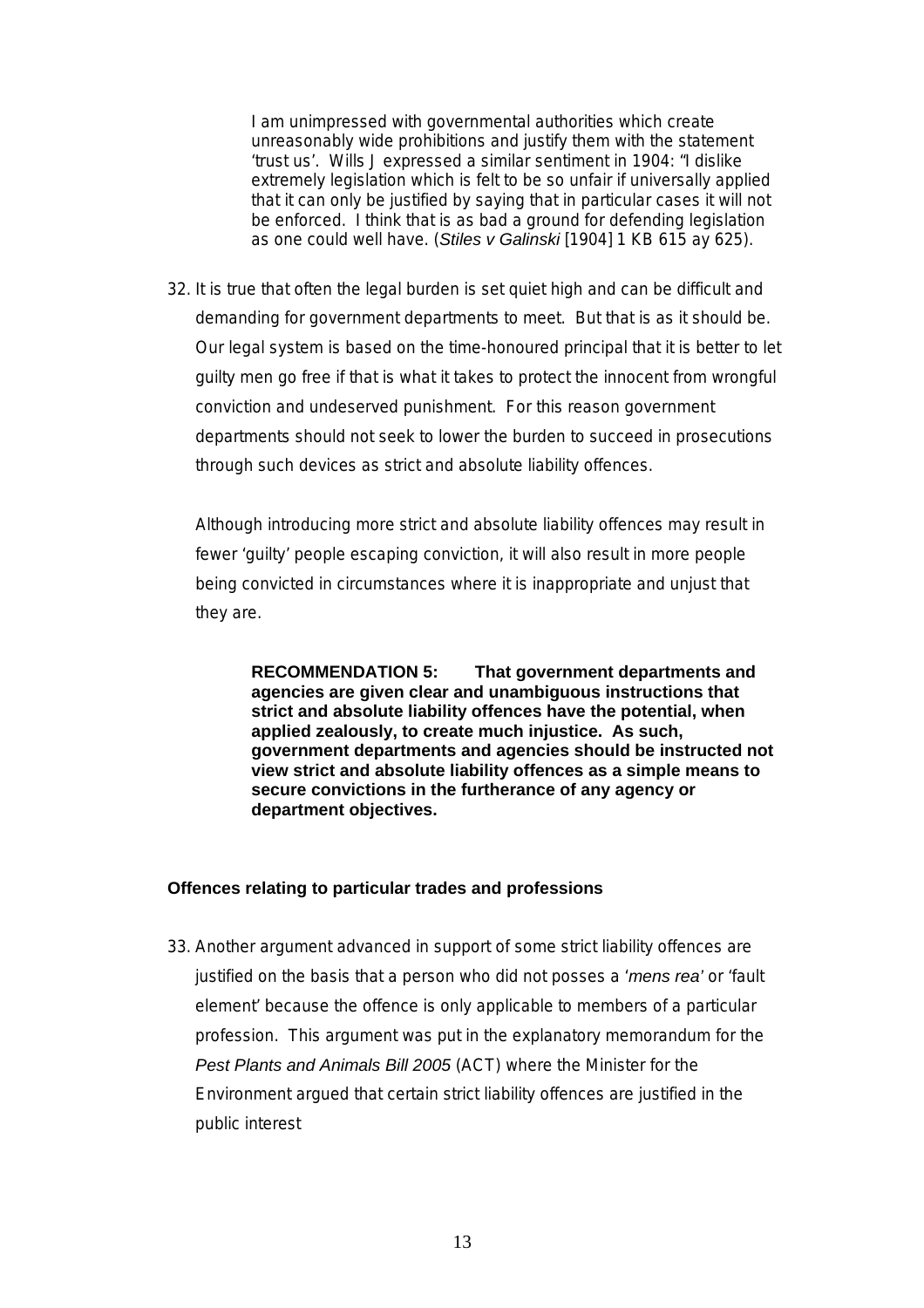In particular, where a defendant can reasonably be expected, because of his or her professional involvement, to know what the requirements of the law are, the mental, or fault, element can justifiably be excluded. The rationale is that people engaged in the conduct of for example a business of supplying plants, as opposed to members of the general public who purchase plants from a commercial supplier, can be expected to be aware of their duties and obligations.<sup>[19](#page-13-0)</sup>

- 34. Section 11 of the *Pest Plants and Animals Act 2005* (ACT) provides a strict liability offence in the following terms:
	- 11(1) person commits an offence if—
		- (a) the person, in the conduct of a business supplying plants, supplies a plant to someone else; and
		- (b) the plant supplied is a prohibited pest plant.

Maximum penalty: 50 penalty units.

- 35. On one level, it might be argued that this limitation on liability is a form of 'fault'; the accused has been negligent, although not within the strict legal meaning of the word, in that they have failed to act in a way which could be expected of them by reason of knowledge and expertise that they can be expected to posses above and beyond ordinary members of the public by virtue of their trade or profession. In proving a conviction, the prosecution would need to prove that the accused was a member of a particular trade or profession, which by implication means that the prosecution is proving the existence of certain knowledge and expertise on the part of the accused.
- 36. CLA accepts that strict and absolute liability offences are less onerous when directed to people who, because of their trade or profession, should be expected to be aware of their duties and obligations. Whilst CLA maintains that strict and absolute liability offences should be exceptional, they are more acceptable and justifiable when their application is restricted to people who can be reasonably expected to known their conduct was wrong by virtue of their trade or profession, as opposed to the general public at large.
- 37.

 $\overline{a}$ 

**RECOMMENDATION 6: That in exceptional cases where the ACT Legislative Assembly enacts strict or absolute liability offences, it should endeavour, wherever possible, to confine its operation to those who could be reasonably expected to know the conduct prohibited was wrong by virtue of their trade or profession.** 

<span id="page-13-0"></span><sup>&</sup>lt;sup>19</sup> Explanatory Memorandum, Pest Plants and Animal Bill 2005 (ACT), page 3.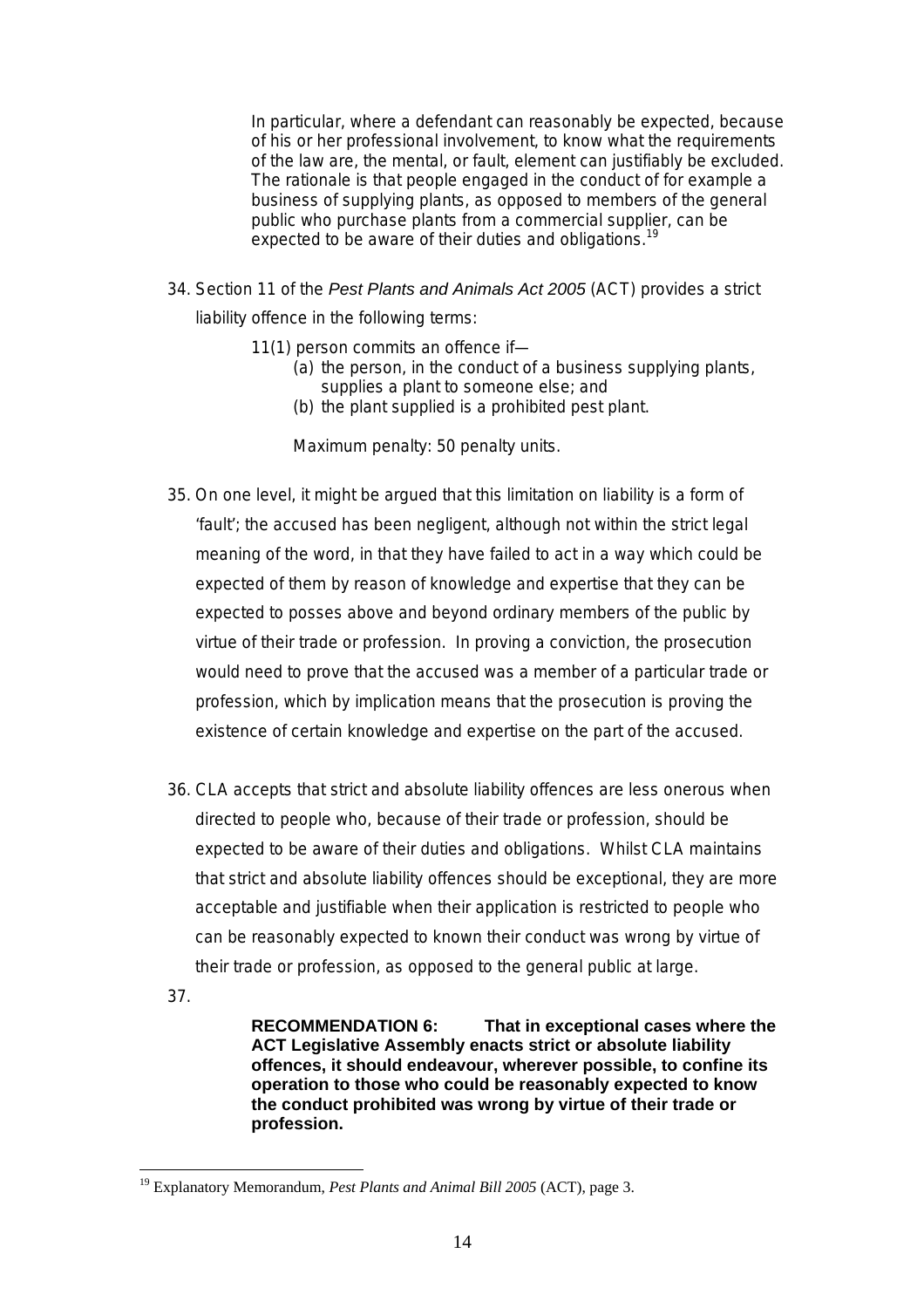#### **Penalties**

 $\overline{a}$ 

38. CLA also notes that it often argued that where strict and absolute liability offences are used in the furtherance or regulatory regimes that the penalty accompanying these offences is minimal, normally a fine of some description. The Australian Senate's Standing Committee into Constitutional and Legal Affairs has proposed that strict liability offences should only be imposed where

> the penalty does not include imprisonment and has set a general maximum penalty of 60 penalty units for offences involving strict or absolute liability offence.<sup>[20](#page-14-0)</sup>

39. CLA accepts these recommendations but also expresses its concern over the stigma a conviction carries with it. Notwithstanding the comparatively minor penalties that a strict liability offence may impose, the recording of a conviction may nonetheless do substantial damage by way of the stigma that it carries. When applying for a job, for example, the mere fact that someone would be obliged to disclose that they have a conviction may do that person substantial damage, even though the conviction may be for a 'trivial' offence.

The reality is that some prospective employers will not look into the details and the circumstances of the conviction; they will draw adverse inferences and act in a manner detrimental to the convicted person merely upon learning of the conviction.

40. The detrimental impact that the stigma of being convicted of committing an offence extends further than just employment matters. It can have an effect on a person in their family and social life as well. It is therefore overly simplistic and short-sighted to suggest that comparatively small fines accompanying many strict and absolute liability offences justify the ease at which convictions can be secured. A conviction for any offence will invariably have implications beyond any fiscal burden that a fine might incur.

<span id="page-14-0"></span><sup>20</sup> Australian Senate, *Standing Committee into Constitutional and Legal Affairs*, Sixth Report of 2002.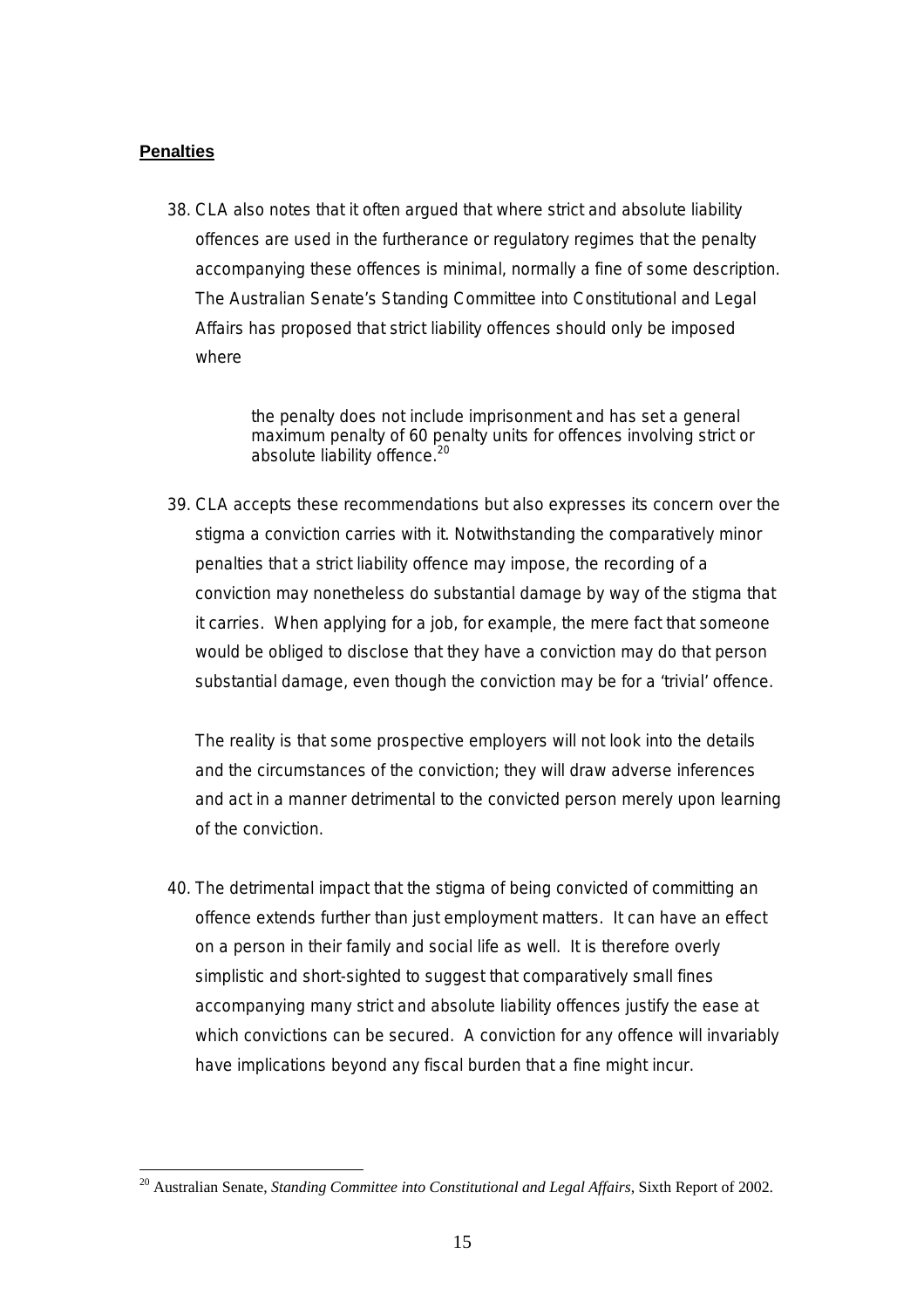- 41. The injustice of being a 'convicted person' becomes particularly pronounced where the offence is of a regulatory or administrative nature. It is offensive to ordinary standards of natural justice that a person should be subject to further hardship owing to the fallout from the stigma of being convicted of an offence, where no mental culpability has been proven, just to aid 'administrative efficiency' and make life easier for bureaucrats. This is abuse of a position of power.
- 42. CLA proposes lessening the harsh consequences of the stigma of a minor regulatory conviction by amending relevant legislation so that such offences would not form part of a person's criminal record. Courts could still have information of past convictions for such offences when passing sentence for further similar or other offences, but any conviction would not be disclosable to employers or other sections of the public when more serious offences would be.

**RECOMMENDATION 7: That the penalties accompanying strict and absolute liability offences should be minor. They should NEVER involve any form of imprisonment. A maximum of 50 penalty units should be used, and should only be departed from where there are strong and compelling reasons.** 

**RECOMMENDATION 8: The legislature should give consideration to the implications that a conviction may involve to a convicted person beyond the mere fiscal imposition of a fine, i.e. the stigma and associated consequences that a conviction entails.** 

**RECOMMENDATION 9: That the convictions for a strict or absolute liability offence of an 'administrative' or 'regulatory' nature should not form part of a person's criminal record.** 

#### **Implications under the ACT Human Rights Act**

#### **Section 22(1)**

43. It is arguable that strict and absolute liability offences may offend section 22(1) of the *Human Rights Act 2004* (ACT). Section 22(1) provides that "everyone charged with a criminal offence has the right to be presumed innocent until proved guilty according to law."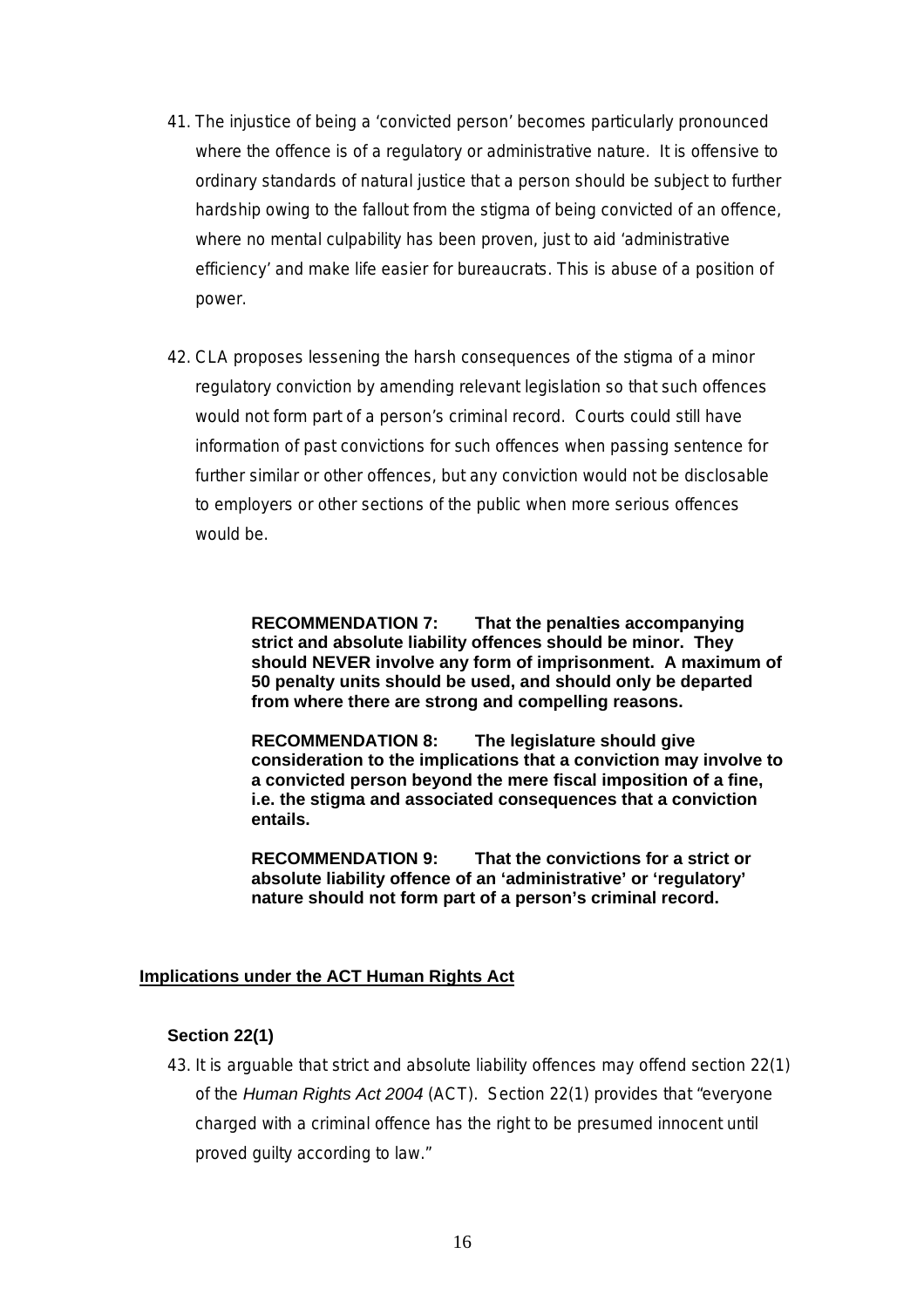44. One view is that the essence of section 22(1) is the presumption of innocence. As noted above, section 22 of the *Criminal Code Act 2002* (ACT) provides that an offence contains a physical and a fault element. Therefore if a person is presumed innocent of an offence, until proven otherwise, the presumption must be that the person did not commit the physical elements and did not possess the fault elements of an offence. They should not be found guilty until these two elements are proved by the prosecution.

As the prosecution does not have to prove fault with strict and absolute offences, the accused cannot be said to enjoy a presumption of innocence until proven guilty; that which ordinarily would have to be proven with respect to an ordinary offence does not have to proven. On this view, the departure from the presumption is not measured against the legality of the provision in question, but against presumptions that underpin the law and are common to most offences.

- 45. On the other hand it may be argued that such offences do not offend section 22(1) as the presumption is not absolute, but displaced when the accused is "proved guilty according to law." As "according to law" a strict or absolute liability offence and does not require the prosecution to prove fault, in proving merely the physical element, the accused has been proved guilty "according to law." So guilt in these circumstances would not be contrary to section 22(1).
- 46. CLA notes that section 32 of the *Human Rights Act* empowers the ACT Supreme Court to issue a declaration of incompatibility if the court is satisfied that a law is inconsistent with human rights. CLA does not offer a legal opinion as to which is the best way to view the interaction between section 22(1) of the *Human Rights Act* and strict and absolute liability offences and hence whether they trespass upon human rights, but encourages the legal community to litigate this point so the ACT Legislative Assembly and the community can benefit from the court's view on this matter.

However, CLA knows of no stronger notion in the law than the presumption of innocence.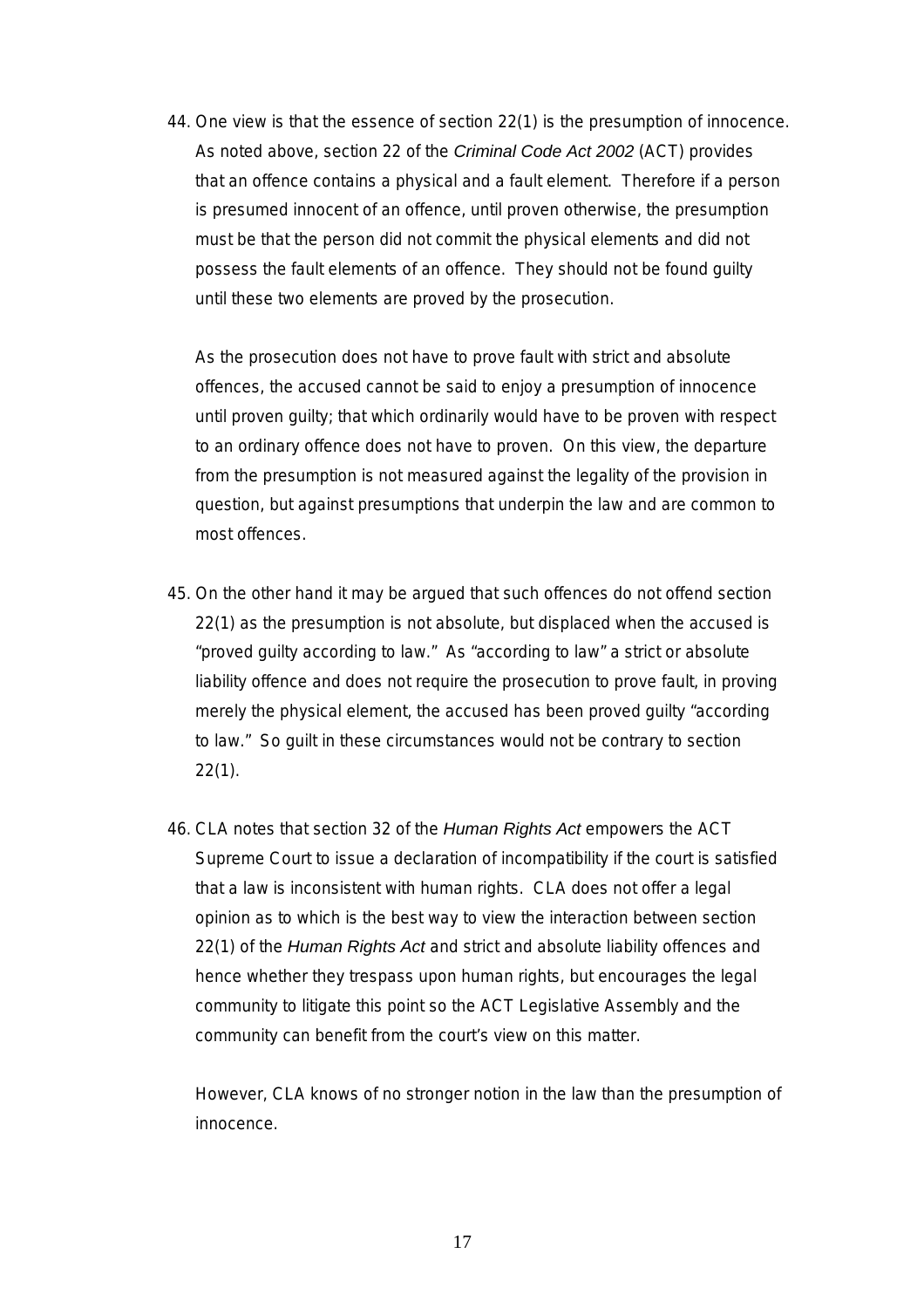#### **Section 10(2)**

- 47. Section 10(2)(b) of the *Human Rights Act* provides that "no one may be… treated or punished in a cruel, inhuman or degrading way." Arguably it is cruel to punish someone under a strict or absolute liability offence where no mental or moral culpability has been established. As cited in the examples above (page XXXX) it is arguably cruel to punish someone or subject them to the stigma of a conviction where their guilt may be found on conduct that occurred as a result of an accident. Other relevant factors might include disproportionality between the effect and punishment a strict and absolute liability offence might entail, and the objectives it is trying to achieve, if it is in fact trying to address a 'minor' offence.
- 48. CLA again simply notes the possible inconsistency with human rights, and encourages the legal community to litigate this point so the ACT Legislative Assembly and the community can benefit from the court's view on this matter.

#### **Other matters arising out of the Human Rights Act**

49. CLA notes that many detractors of the *Human Rights Act* oppose it on the basis that it empowers an unelected judiciary to strike down laws of an elected legislature. With respect to the ACT *Human Rights Act,* this argument is extremely dishonest, and demonstrates an ignorance of the operation of the Act. The Act does not empower the court to strike down laws, rather it only empowers the court to issue a "declaration of incompatibility." Section 32(3) of the Act makes it clear that:

The declaration of incompatibility does not affect—

- (a) the validity, operation or enforcement of the law; or
- (b) the rights or obligations of anyone.
- 50. As such, a declaration only serves to give the Legislative Assembly and the community the benefit of the non-binding expert legal opinion of the ACT Supreme Court.
- 51. Another important point to remember is that under section 32(1) a declaration can be sought where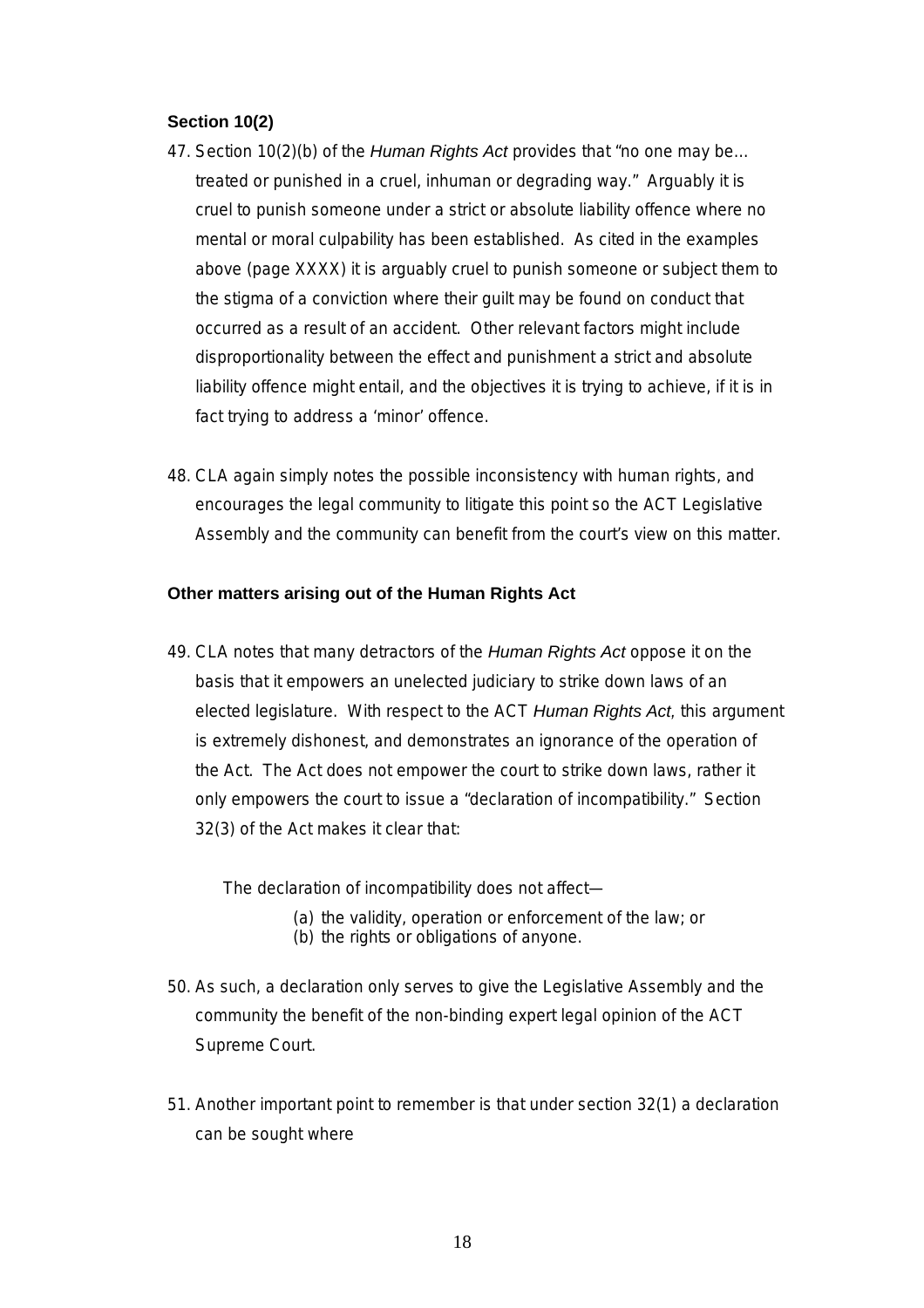- (a) a proceeding is being heard by the Supreme Court; and
- (b) an issue arises in the proceeding about whether a Territory law is consistent with a human right.
- 52. There is nothing in this section preventing the prosecution in criminal matters, or counsel for the government in civil matters, from bringing issues of potential incompatibility of Territory law and human rights to the attention of the court. There is no reason why the government has to wait for a defendant to seek a declaration of incompatibility. Where litigation is afoot concerning strict and absolute offence, the government could essentially turn it into a 'test case.'

The Government is therefore positioned to bring some of the above questions to a head by highlighting potential inconsistencies with human rights and encouraging the court to consider whether a declaration of incompatibility is needed.

**RECOMMENDATION 10: Using the prism of section 32 of the**  *Human Rights Act 2004* **(ACT), CLA encourages the Government , through the litigation that it is involved in, and the legal community at large, to encourage the ACT Supreme Court to consider whether strict and absolute liability offences infringe rights contained in the** *Human Rights Act* 

#### **Concluding remarks**

- 53. Strict and absolute liability offences exist and operate against a background of complex legal principles and public policy considerations. There can be no hard and fast criteria for determining when an offence, or an element of an offence, should impose strict or absolute liability. It will invariably be a balancing exercise, but CLA proposes the legislature should be mindful of the following general criteria and considerations:
	- **Strict and absolute offences should be exceptional amongst offences enacted;**
	- **Strict and absolute liability offences should not be enacted unless there is a pressing and compelling need, ie, it is not possible for the objectives the offence is trying to achieve to be achieved through an offence containing a fault element;**